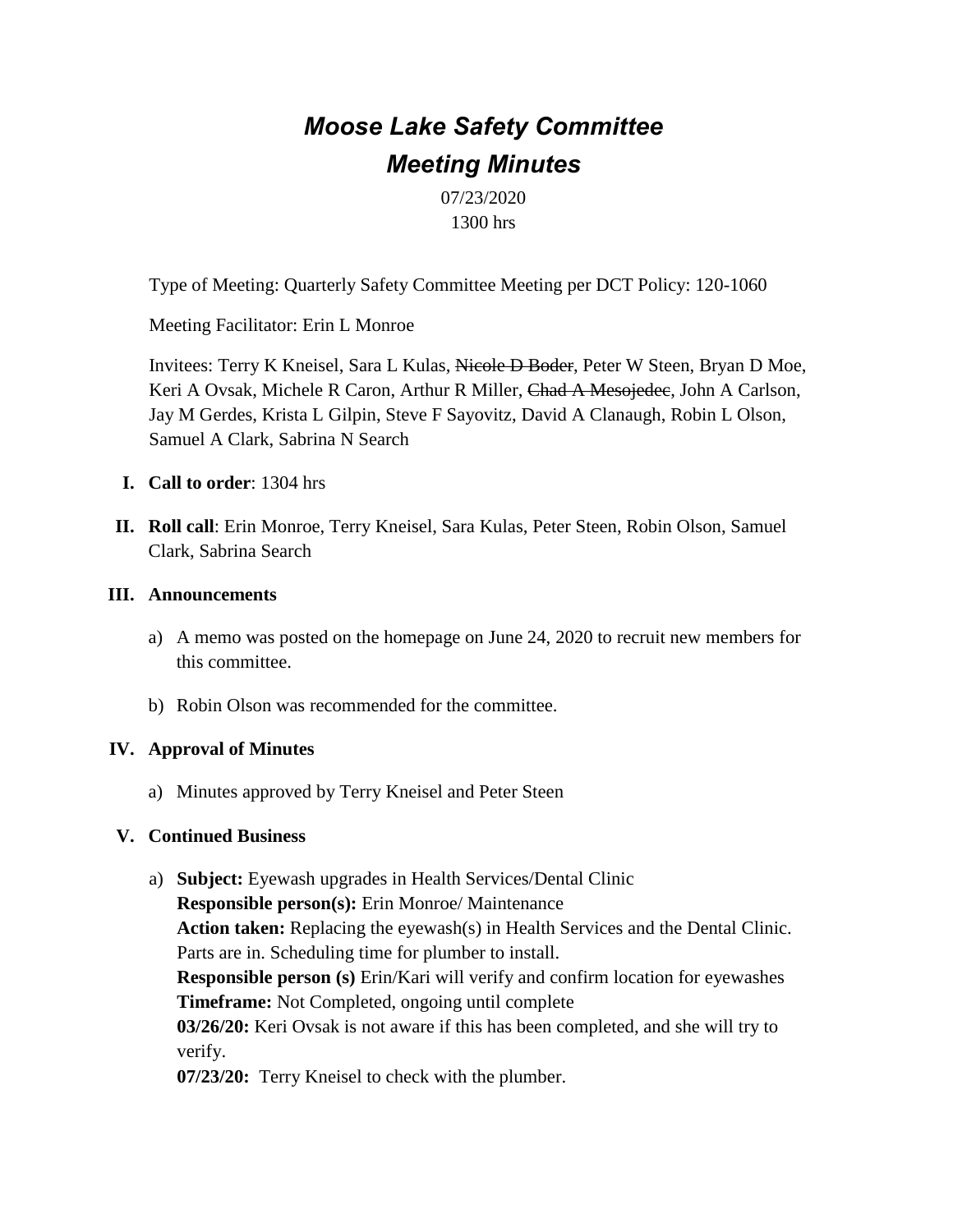b) **Subject:** Confined Space Entry Training

**Responsible person(s):** Erin Monroe, Joe Mohelsky **Action taken: (From last meeting)** Maintenance will no longer contract out any work involving confined space entry and will be performing this with staff. **03/26/20**: John reported Rob Nordstrom was on site and was going to identify spaces. **07/23/20:** Erin Monroe confirmed the need for the permit-required confined space located outside of the secured perimeter due to the need for a force-air respirator. Will work with Larry Andrews on the written program.

## c) **Subject:** PPE Contents and Locations

**Action taken: From the last meeting:** Need to review what PPE contents are included and where they are kept. Many white suits are too small and should include larger sizes. Krista will also look at policy language regarding this.

- 1. Kari reported due to the COVID-19 planning, DCT has put into place a tracking mechanism for supplies. She mentioned health services has kits if there should be a larger than just a spot or two of blood event.
- 2. Erin asked about first aid kits and suggested a blood-borne pathogen spill kit should be located with a first aid kit. She is used to first aid kits being in each work area.
- 3. Kari stated we have a policy on first aid kits
	- i. **07/23/20:** Erin Monroe confirmed the policy. She is working with Nikki Boder on the possibility of placing first aid kits in strategic locations such as the kitchen and the maintenance shop for minor cuts and injuries.

**Timeframe:** By next Safety Meeting

d) **Subject:** Transports in Bad Weather

## **Responsible person(s): Ann**

**Action taken:** Continue to work with staff and swap them out if they are not comfortable driving in current weather conditions. **Timeframe:** Ongoing as weather changes

## e) **Subject:** Initiative for fit additional fit testing for staff.

**Action taken:** Fit test those who may be responsible for performing CPR

- 1. Kari reported N95 respirators are only if a nurse obtains a swab and would not be needed by other staff in most situations.
- 2. Ann mentioned there was discussion on whether or not A- team may need them because of contact with a client. They currently have their own masks so that would be a barrier.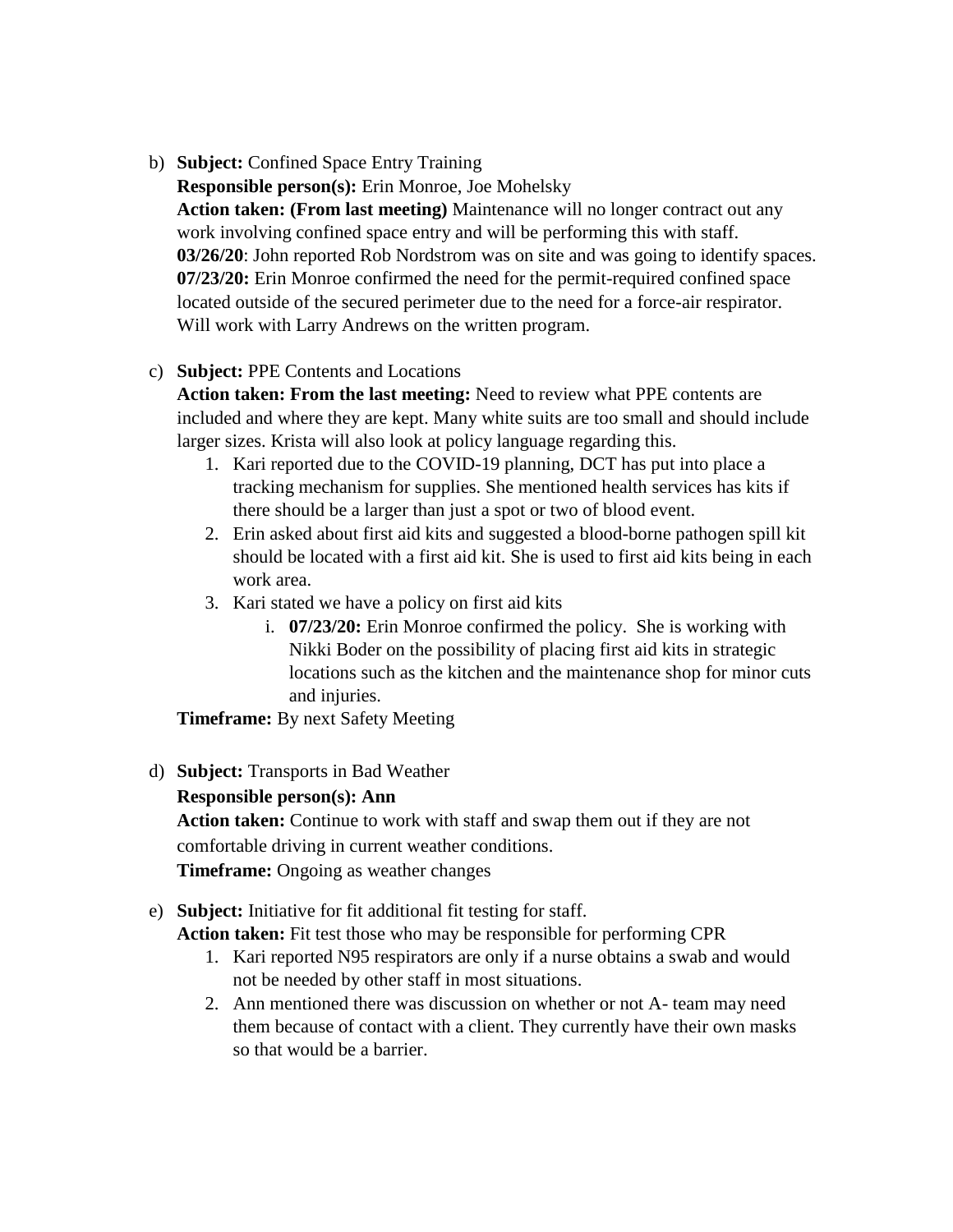**Responsible Person:** Ann will try to arrange a "Train-the-trainer" so we will get additional staff involved in fit testing. **Timeframe:** Completed

#### **VI. Safety Inspections**

a) Due to COVID restrictions, no safety inspection has occurred since last committee meeting. Will be scheduling 3rd Quarter as restrictions are lifted.

#### **VII. Emergency Preparedness**

- a) Severe Weather Drills Terry Kneisel will review with Ann Linkert about scheduling another facility drill during 3<sup>rd</sup> quarter.
- b) Fire Drills Drill requirements have been met for  $2<sup>nd</sup>$  quarter. Erin Monroe brought up the concern that all drills seem to fall on the same days.
	- 1. Terry Kneisel will speak to Ann Linkert about varying drills so all staff will get practice at responding to emergencies.
- c) Damaged Sprinkler Lines Does staff know how and where to shut off sprinkler lines in the event of an accidental release?
	- 1. Terry Kneisel confirmed that staff is regularly trained on this.
	- 2. Erin Monroe suggested the purchase of a "Shotgun" sprinkler shut off tool for quick closer of a broken sprinkler. Terry will look into this further.

### **VIII. Employee Injury Report**

a) 13 employee injuries – 3 client related injuries; 4 requiring medical attention, 6 close calls

## **IX. Client Injury Report**

a) 4 client injuries – 2 requiring medical attention, 2 close calls

## **X. Product/Equipment Recall**

- a) Hand Sanitizer Recall: 9 brands contain methanol.
	- a. All-Clean Hand Sanitizer (NDC: 74589-002-01)
	- b. Esk Biochem Hand Sanitizer (NDC: 74589-007-01)
	- c. CleanCare NoGerm Advanced Hand Sanitizer 75% Alcohol (NDC: 74589- 008-04)